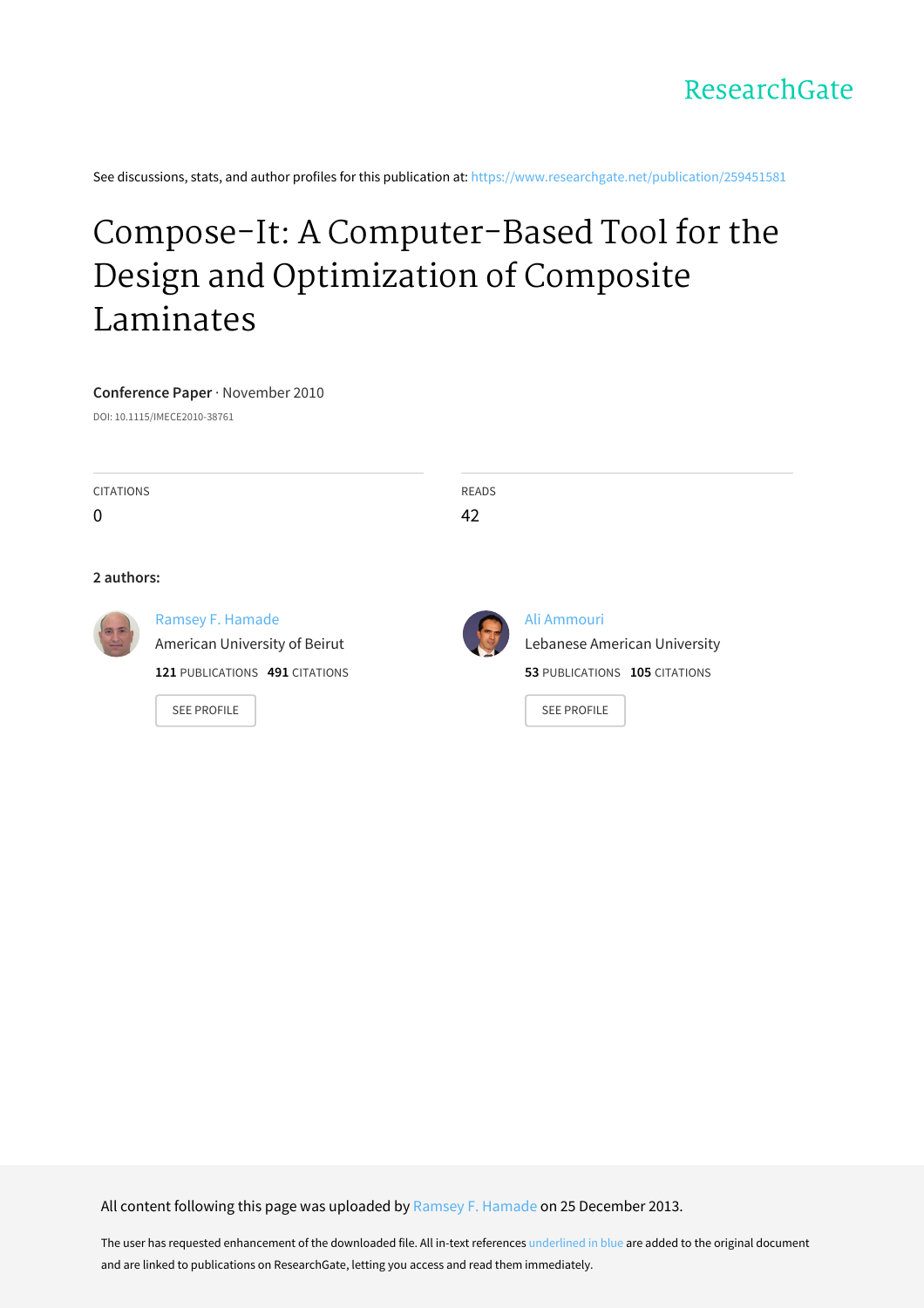## **IMECE2010-38761**

### **COMPOSE-IT: A COMPUTER-BASED TOOL FOR THE DESIGN AND OPTIMIZATION OF COMPOSITE LAMINATES**

**[Ramsey F. Hamade](https://www.researchgate.net/profile/Ramsey_Hamade2?el=1_x_100&enrichId=rgreq-2e7a5f3dc26724f60b49de9254075923-XXX&enrichSource=Y292ZXJQYWdlOzI1OTQ1MTU4MTtBUzo5NzYyNjU2MTE4Nzg0MkAxNDAwMjg3Mzk0MTc0)**  American University of Beirut Mechanical Engineering Department P.O. Box 11-0236, Riad El-Solh Beirut 1107 2020, Lebanon Email: rh13@aub.edu.lb

**[Ali H. Ammouri](https://www.researchgate.net/profile/Ali_Ammouri2?el=1_x_100&enrichId=rgreq-2e7a5f3dc26724f60b49de9254075923-XXX&enrichSource=Y292ZXJQYWdlOzI1OTQ1MTU4MTtBUzo5NzYyNjU2MTE4Nzg0MkAxNDAwMjg3Mzk0MTc0)**  American University of Beirut Mechanical Engineering Department P.O. Box 11-0236, Riad El-Solh Beirut 1107 2020, Lebanon Email: ahe11@aub.edu.lb

#### **Abstract**

Compose-it is a software tool developed to aid users in the design of composite materials. This tool allows the user to input functional requirements associated with the composite structure and its loading. The software tool has a user-friendly graphical user interface which leads the user through the various phases of design and optimization of composites. While the analysis is based on the classical laminated plate theory, several special boundary conditions are incorporated to allow for out-of-plane loading and mixed boundary condition scenarios. The tool accepts many input variables relating to materials (fiber and matrix), material anisotropy, ply thickness, orientation, staking sequence, and symmetry and special layups. Output includes stress, strains, stiffness, and deflections for optimized ply stack-ups. Simulated annealing optimization technique is incorporated so that the user can compare different 'optimum' solutions for desired criteria such as design for maximum in-plane stiffness or maximum in-plane strength.

#### **Keywords**:

Software tool, laminate design, multi-objective optimization, simulated annealing, smart prompter

#### **1. INTRODUCTION**

Compose-it is a Windows based application developed using the National Instruments LabVIEW [1] software. When compared to classical educational analysis software (e.g. PROMAL [2]), Compose-it provides several advantages including (1) user-friendly interface and (2) intelligent design features (based on the simulated annealing optimization technique) for finding solutions of composite design problems. The tool utilizes a userfriendly tool for the analysis and optimized designs of composite laminates. This tool can be used by novice students learning the basics of composite mechanical analysis as well as by seasoned designers to explore the intelligent, customized abilities of composite materials. Materials properties inputs are allowed either as (1) input by the user if the properties are known or (2) are calculated according to micromechanical models. In the analysis mode, macro-mechanical analyses of a single lamina or a laminate can be run. The ease of use of the software renders it useful for novice users (students) because it will help them operate at various levels from working out simple exercises, such as finding local and global stresses in a lamina, all the way to exploring different output solutions based on differences in the predefined inputs. In the optimization mode, complex tradeoffs are explored depending on whether the user is interested in in-plane strength, in-plane stiffness, and/or out of plane deflection of the composite laminate. Thus, embedded artificial intelligence (AI) features allow

advanced users to utilize Compose-it in a fashion that complements their existing design knowledge.

#### **2. COMPOSE-IT DESCRIPTION**

Although comparable tools exist (e.g., [\[3\]](https://www.researchgate.net/publication/223307216_Development_of_a_user-friendly_expert_system_for_composite_laminate_design?el=1_x_8&enrichId=rgreq-2e7a5f3dc26724f60b49de9254075923-XXX&enrichSource=Y292ZXJQYWdlOzI1OTQ1MTU4MTtBUzo5NzYyNjU2MTE4Nzg0MkAxNDAwMjg3Mzk0MTc0)), Compose-it is characterized by several unique features including:

- 1. Smart prompter: interacts with the user to ask/help in the design/analysis of the composite laminate.
- 2. Use of multi-objective functions in the simulated annealing optimization with the ability to choose among several optimization cost functions during the design of the laminate specifically: weight/geometry, stiffness, and out-of-plane deflection.
- 3. Smart switching between the analysis and optimization modes of the software.

These features are detailed thereafter.

#### **2.1 Software Overview**

Figure 1 is a flowchart of the Compose-it software. It illustrates the interaction between the user and the smart features of the software along with the algorithm followed during the data input and optimization stages.

The Compose-it graphic user interface (Figure 2) is divided into four areas: the user input area, the laminate stack display, the results display area, and the smart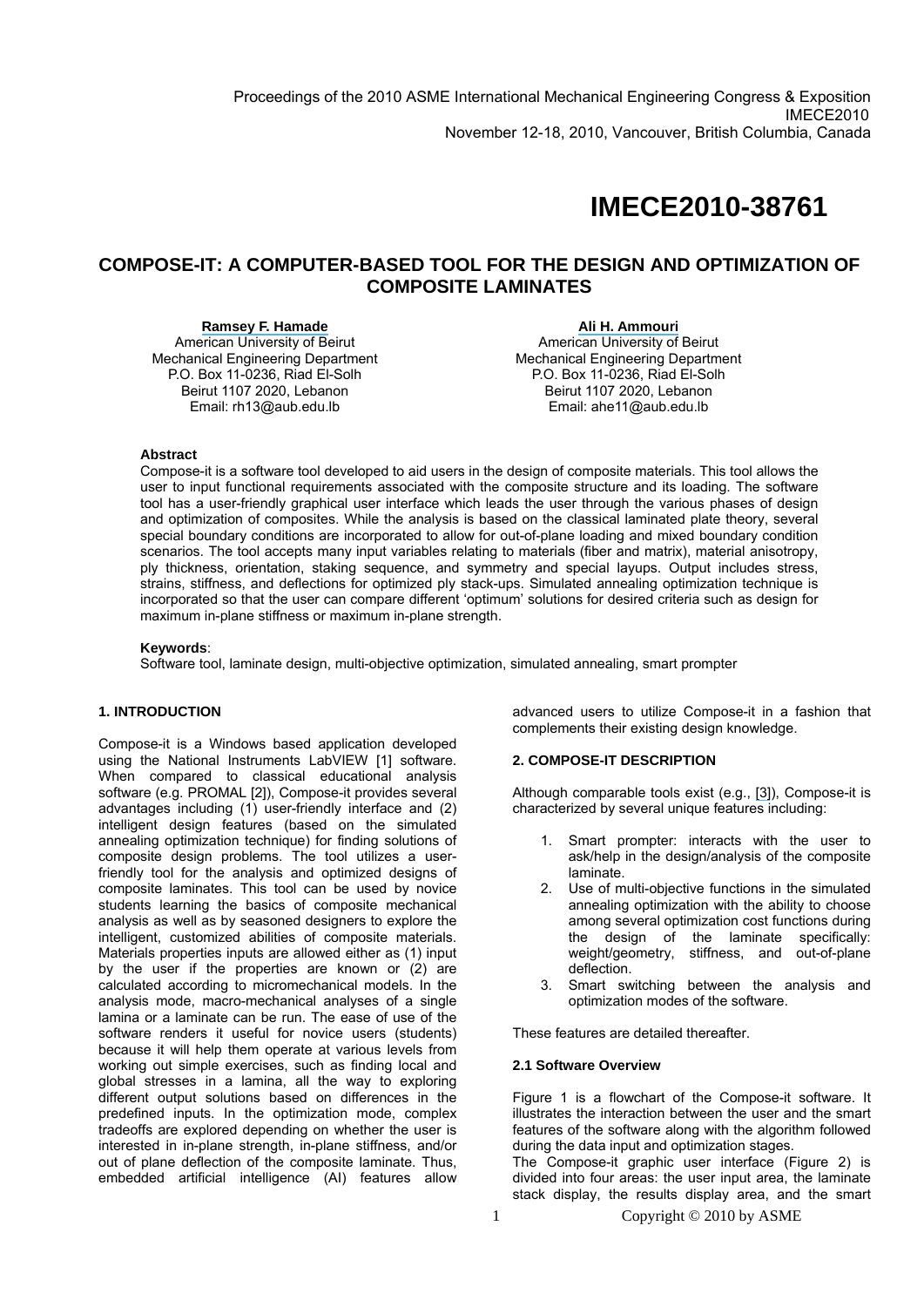prompter. The user input along with the smart prompter are used to input the known parameters of the laminate while the stack display area and the results area are used to display the outcomes of the laminate being studied.



Figure 1. Compose-it flowchart diagram

The user input area consists of three tabs: Material/Stack, Forces/BCs, and Results. By default, when Compose-it is launched, it starts with a single ply lamina in the analysis mode. If the number of plies is changed to another integer value, the software will automatically build a laminate with the default material, thickness and orientation. The stacking layout can be constrained by selecting special cases of stacking sequences from the selection tab near the number of plies. Also uniform ply thickness checkbox can be checked to disable the user from changing the individual ply thickness in the laminate stack.

#### **2.2 The Material/Stack Tab**

Individual lamina parameters, such as thickness, orientation, and material can be changed from the laminate indexer in the material/stack tab also. Figure 2 shows a 3 ply lamina with uniform thickness and  $[0/30/45]$ stacking sequence. The lamina material can be selected from the existing material database (Table 1).



**Smart Prompter** Figure 2. Compose-it GUI. Shown is the material/stack tab for the user input.

If the user wishes to create a new material that doesn't exist in the database with custom fiber/matrix material and volume fraction, s/he can do so by selecting "Custom" material from the material selection tab in the laminate parameters to go directly to the material database manager.

| Table 1. Existing Material Database |                      |  |  |  |  |
|-------------------------------------|----------------------|--|--|--|--|
| <b>Graphite Family</b>              | <b>Glass Family</b>  |  |  |  |  |
| AS4/APC2                            | E-Glass/Epoxy        |  |  |  |  |
| CFS003/LTM25                        | S-Glass/Epoxy        |  |  |  |  |
| IM6/Epoxy                           | GE 7781/5245C        |  |  |  |  |
| GY70/934                            |                      |  |  |  |  |
| <i>IM6/SC1081</i>                   |                      |  |  |  |  |
| Mod I/WRD9371                       |                      |  |  |  |  |
| <b>MR50/LTM25</b>                   | <b>Aramid Family</b> |  |  |  |  |
|                                     |                      |  |  |  |  |

*Kevlar 149/Epoxy* 

*NAS-S/NCT321 T300/5208 T300/934*

The material database manager (Figure 3) is a tool that can be used to update existing material database and to create new custom material. The creation of new material is done by using micromechanical models. The method of calculating the generated material can be selected from the list-box in the material manager window.

| Distabase             |                    |                         |                              |                                                              | <b>Database Viewer</b>                                                |      |                                                                   |                |        |  |                 |                     |                                                                                   |      |                                                      |
|-----------------------|--------------------|-------------------------|------------------------------|--------------------------------------------------------------|-----------------------------------------------------------------------|------|-------------------------------------------------------------------|----------------|--------|--|-----------------|---------------------|-----------------------------------------------------------------------------------|------|------------------------------------------------------|
| mydetabase            |                    |                         |                              |                                                              | <b>Material Name</b>                                                  | M    | E1                                                                | E <sub>2</sub> | 1v1    |  |                 |                     |                                                                                   |      | V2   G12   a1   a2   S1T   S1C   S2T   S2C   T12   A |
| <b>Material Name</b>  |                    | <b>Volume Praction</b>  |                              |                                                              | AS4-APC2                                                              | 0.50 |                                                                   |                |        |  | 6.10            |                     | 1260 2500 61.0 202. 67.0<br>18.5 0.21 0.03 5.59 6.10 30.3 1260 2500 61.0 202 67.0 |      |                                                      |
|                       |                    |                         | BoronEpoxy50<br>CFS003-LTM25 | 0.50<br>0.50                                                 | 204.0<br>204.0 18.5 0.23 0.03 5.59 6.10 30.3 1260 2500 61.0 202. 67.0 |      |                                                                   |                |        |  |                 |                     |                                                                                   |      |                                                      |
| CustomCustom0<br>o    |                    | E-GlassEpoxy            | 0.50                         | 204.0 18.5 0.23 0.03 5.59 6.10 30.3 1260 2500 61.0 202, 67.0 |                                                                       |      |                                                                   |                |        |  |                 |                     |                                                                                   |      |                                                      |
| <b>MATRIX</b>         |                    |                         | GE-7781-5245C                | 0.50                                                         | 204.0 18.5 0.23 0.03 5.59 6.10 30.3 1260 2500 61.0 202.167.0          |      |                                                                   |                |        |  |                 |                     |                                                                                   |      |                                                      |
| <b>FIBER</b>          |                    |                         |                              |                                                              | GlassEpport45                                                         | 0.45 | 38.60 8.27 0.26 0.03 4.14 8.60 22.1 1062 610.1 31.0 118, 72.0     |                |        |  |                 |                     |                                                                                   |      |                                                      |
|                       | Graphite           |                         | Epoxy                        |                                                              | GraphiteEpoxy50, 0.50                                                 |      | 116.7 6.70 0.30 0.01 2.46 0.00 0.00 1048 70.00 29.2 43.0 16.0     |                |        |  |                 |                     |                                                                                   |      |                                                      |
|                       |                    | <b>MatrixProperties</b> |                              |                                                              | GraphiteEpoxy70 0.70                                                  |      | 181.0 10.3 0.28 0.02 7.17 0.02 22.5 1500 1500 40.0 246 68.0       |                |        |  |                 |                     |                                                                                   |      |                                                      |
| FiberProperties       |                    |                         |                              |                                                              | GraphiteEpoxy71 0.71                                                  |      | 164.2 11.3 0.30 0.02 3.93 0.00 0.00 1476 70.8 15.1 21.4 10.8      |                |        |  |                 |                     |                                                                                   |      |                                                      |
|                       | Elf 0 CPa          |                         | $Em 0$ GPa                   |                                                              | GraphiteEpoxy00 0.00                                                  |      | 104.6 16.0 0.30 0.02 5.20 0.00 0.00 1659 71.21 1.92 2.72 6.97     |                |        |  |                 |                     |                                                                                   |      |                                                      |
| E2E                   | lo cp <sub>a</sub> | ves 10                  |                              |                                                              | GY70-934                                                              | 0.00 | 0.000 0.00 0.00 0.00 0.00 0.00 0.00 0.00 0.00 0.00 0.00 0.00 0.00 |                |        |  |                 |                     |                                                                                   |      |                                                      |
|                       |                    |                         |                              |                                                              | <b>IMG EPOXY</b>                                                      | 0.50 | 204.0 18.5 0.23 0.03 5.59 6.10 30.3 1260 2500 61.0 202 67.0       |                |        |  |                 |                     |                                                                                   |      |                                                      |
| v12f                  | îο                 |                         | Gm O GPa                     |                                                              | IM6-SC1081                                                            | 0.50 | 201.0 18.5 0.23 0.03 5.59 6.10 30.3 1260 2500 61.0 202. 67.0 1    |                |        |  |                 |                     |                                                                                   |      |                                                      |
| v21f.0                |                    | Alpham 0                |                              |                                                              |                                                                       |      |                                                                   |                |        |  |                 |                     |                                                                                   |      |                                                      |
|                       | G12F O GPa         |                         | StTm 0MPa                    |                                                              | Method of Calculation                                                 |      |                                                                   |                |        |  | Filter Maharial |                     |                                                                                   |      |                                                      |
| Alphalf <sup>10</sup> |                    |                         | SIGm 0MPa                    |                                                              | Strength Of Material<br>高                                             |      |                                                                   |                |        |  |                 | <b>Filter Clear</b> |                                                                                   |      |                                                      |
|                       |                    |                         |                              |                                                              |                                                                       |      |                                                                   |                |        |  |                 |                     |                                                                                   |      |                                                      |
| Alcha7f               | l۵                 |                         | 52Tm 0 MPa                   |                                                              |                                                                       |      |                                                                   |                |        |  |                 |                     |                                                                                   |      |                                                      |
| S1T                   | <b>TO MPA</b>      |                         | S2Cm 01/Pa                   |                                                              |                                                                       |      |                                                                   |                |        |  |                 |                     |                                                                                   |      |                                                      |
|                       | SIC O MPa          |                         | T12m 0 MPa                   |                                                              | Add                                                                   |      | Delete.                                                           |                | Cinar. |  |                 |                     |                                                                                   | Exit |                                                      |
| 527                   | lonpa              |                         |                              |                                                              |                                                                       |      |                                                                   |                |        |  |                 |                     |                                                                                   |      |                                                      |
|                       | 52C O MPa          |                         |                              |                                                              |                                                                       |      |                                                                   |                |        |  |                 |                     |                                                                                   |      |                                                      |
|                       | T12 OMPa           |                         |                              |                                                              |                                                                       |      |                                                                   |                |        |  |                 |                     |                                                                                   |      |                                                      |

Figure 3. Material database manager window. Example shown is for Graphite/Epoxy *AS4/APC2* 

Figure 4 shows the second tab in the user input area: the Forces/BCs tab. Here the user is prompted to input the inand out-of- plane forces (along with the optional plate boundary conditions and dimensions).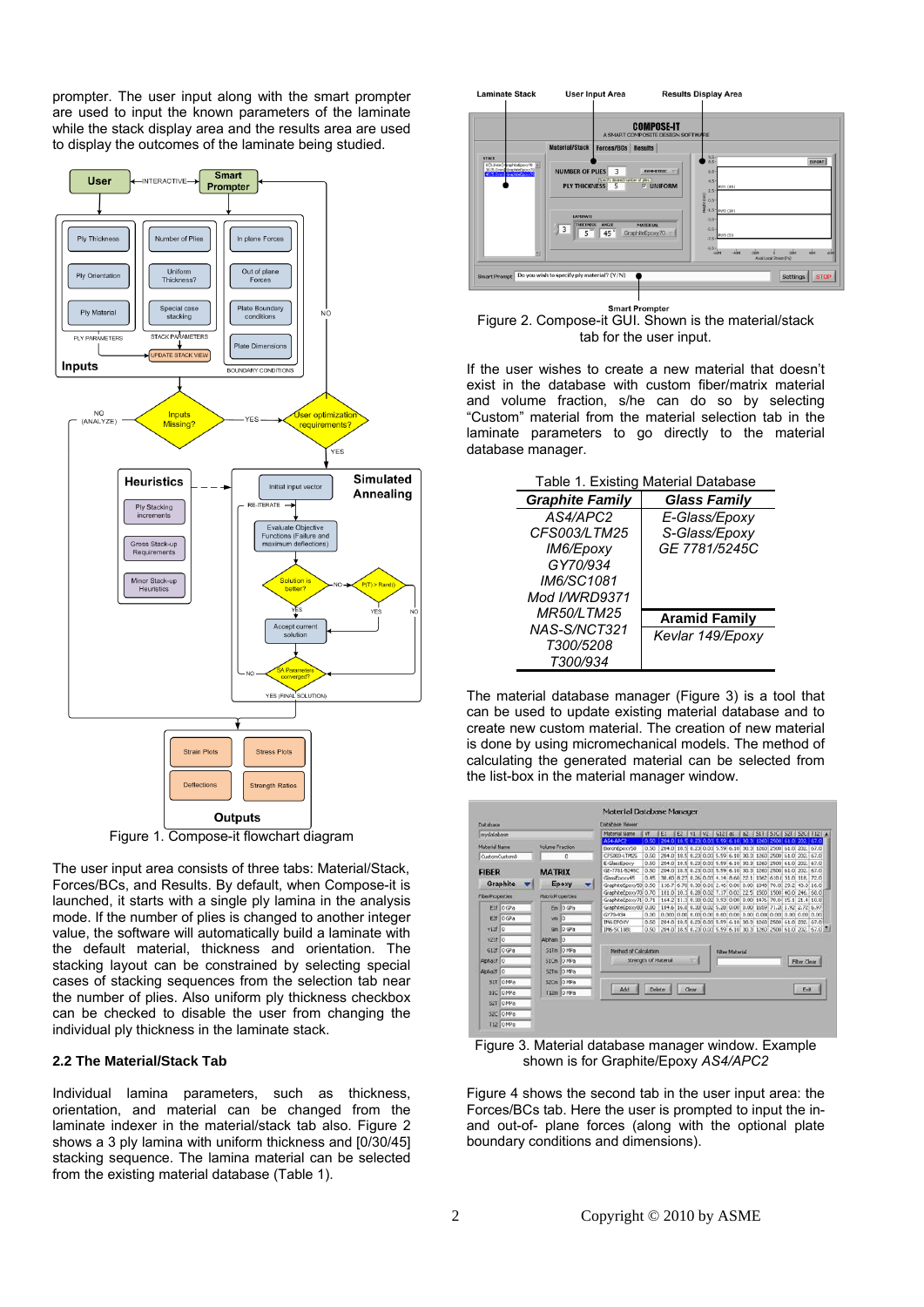| <b>Material/Stack</b> |                            | <b>Forces/BCs</b>          | <b>Results</b>           |  |  |  |
|-----------------------|----------------------------|----------------------------|--------------------------|--|--|--|
|                       | <b>In-Plane Forces</b>     | <b>Boundary Conditions</b> |                          |  |  |  |
| $Nx =$<br>$Ny =$      | 1k<br>l 1k                 | N/m                        | Left<br>Clamped          |  |  |  |
| $Nxy =$               | Ю                          | N/m<br>N/m                 | <b>Right</b><br>Clamped  |  |  |  |
| $Mx =$<br>$My =$      | l∩<br>0                    | Nm/m<br>Nm/m               | Top<br>Clamped           |  |  |  |
| $Mxy =$               | 0                          | Nm/m                       | <b>Bottom</b><br>Clamped |  |  |  |
|                       | <b>Out of Plane Forces</b> | <b>Plate Dimensions</b>    |                          |  |  |  |
| P= 10<br>F=           |                            | <b>MPa</b><br>N            | $W =$<br>ШO<br>mm        |  |  |  |
|                       | <b>UPDATE</b>              |                            | L=<br>mm                 |  |  |  |

Figure 4. Forces/BCs tab of the user input area

The third tab in the user input area is the results tab where stresses, strains, and deflections can be visualized on the Results display area as plots and/or exported to a text file for storing the analysis data. While working with the user input area, the Laminate Stack tree is updated automatically to show the current laminate stack.

#### **2.3 The Smart Prompter**

The smart prompter is a novel feature in Compose-it that adds intelligent composite design capabilities. It is an interactive feature that provides help in the design process of composite laminates by asking questions during the data input by the user. It also provides hints to facilitate the understanding of the different parts of the software. The mode of operation of the software can be switched between analysis and optimization based on the user response to the smart prompter.

Switching to the optimization mode can be determined by one of the followings:

- 1. If the user doesn't wish to specify some of the laminate parameters (angle, thickness, orientation).
- 2. If the user responds to the smart prompter that s/he needs help in the laminate design.
- 3. If the user switches to the Results tab without providing some input parameters.

These modes of operation of the software will be discussed in details in the next Section.

#### **3. MODES OF OPERATION**

The software can be operated in two modes while using the same user interface. This is determined by the combination of user inputs and the response to the smart prompter.

#### **3.1 Analysis mode**

In the analysis mode of operation the user inputs all the laminate parameters that include the number of plies, individual ply thickness orientation and material. Afterwards the user switches to the forces/BCs tab to input all the in-plane or out-of-plane forces that are acting on the laminate. This ensures that the software has all the required inputs needed to calculate the local and global stresses and strains as well as the out-of-plane deflections (if out of plane loads were included) using the

classical mechanics theory of laminates. The smart prompter in this mode provides hints for the designer such as advising on the stacking special cases and shows tips for heuristics-based good laminate design rules.

#### **3.2 Optimization mode**

If the user switches to the results tab without providing some inputs (resulting in missing parameters such as laminate thickness or material), the smart prompter will ask the user if s/he needs to input missing data or optimize for the missing parameters.

Optimization is done using several objective functions and based on the user interaction with the smart prompter. The three objective functions utilized are:

- 1. Minimizing laminate's weight/thickness (subject to in-plane loads). This criteria is synonymous with ply strength.
- 2. Maximizing laminate's in-plane longitudinal stiffness or torsional stiffness (subject to in-plane loads)
- 3. Minimizing laminate's out of plane deflection (subject to out-of-plane load)

The first objective function aims to find the minimum number of plies from the selected material(s) database library that will not fail under the selected input forces (hybrid stack-ups allowed). The search space for the optimization technique will be limited by the amount of constraints that the user specifies. This depends on the level of knowledge the user has with the composite materials.

The method of failure can be selected by the user from a list of available failure theories along with the desired strength ratio of the laminate. The equation governing the first objective function is

Minimize 
$$
f_1(N, m_i, \theta_i, t_i) = SR
$$
 (1)

where *N* is the number of plies,  $(m<sub>i</sub>/θ<sub>l</sub>/t<sub>i</sub>)$  are the material, angle, and thickness of each ply, and *SR* is the strength ratio of the selected failure criterion. The ply strength dictates the laminates thickness and overall weight. We should note that the optimization variables can be modified if the user wishes to constrain it.

The second objective function is to maximize the stiffness of the overall laminate in a certain direction (i.e., longitudinal  $E_x$ , transverse  $E_y$ , and shear  $G_{xy}$  modulus). This is described by

$$
Maximize f_2(N, m_i, \theta_i, t_i) = S
$$
 (2)

Where *S* is the stiffness (longitudinal or shear) modulus and the input variables are the laminate parameters as in (1). Such a representative *S* parameter is the longitudinal modulus as described by

$$
S = E_x = \frac{1}{hA_{11}}
$$
  
(3)

where  $A_{11}$  is the first element of the [A] extensional stiffness matrix.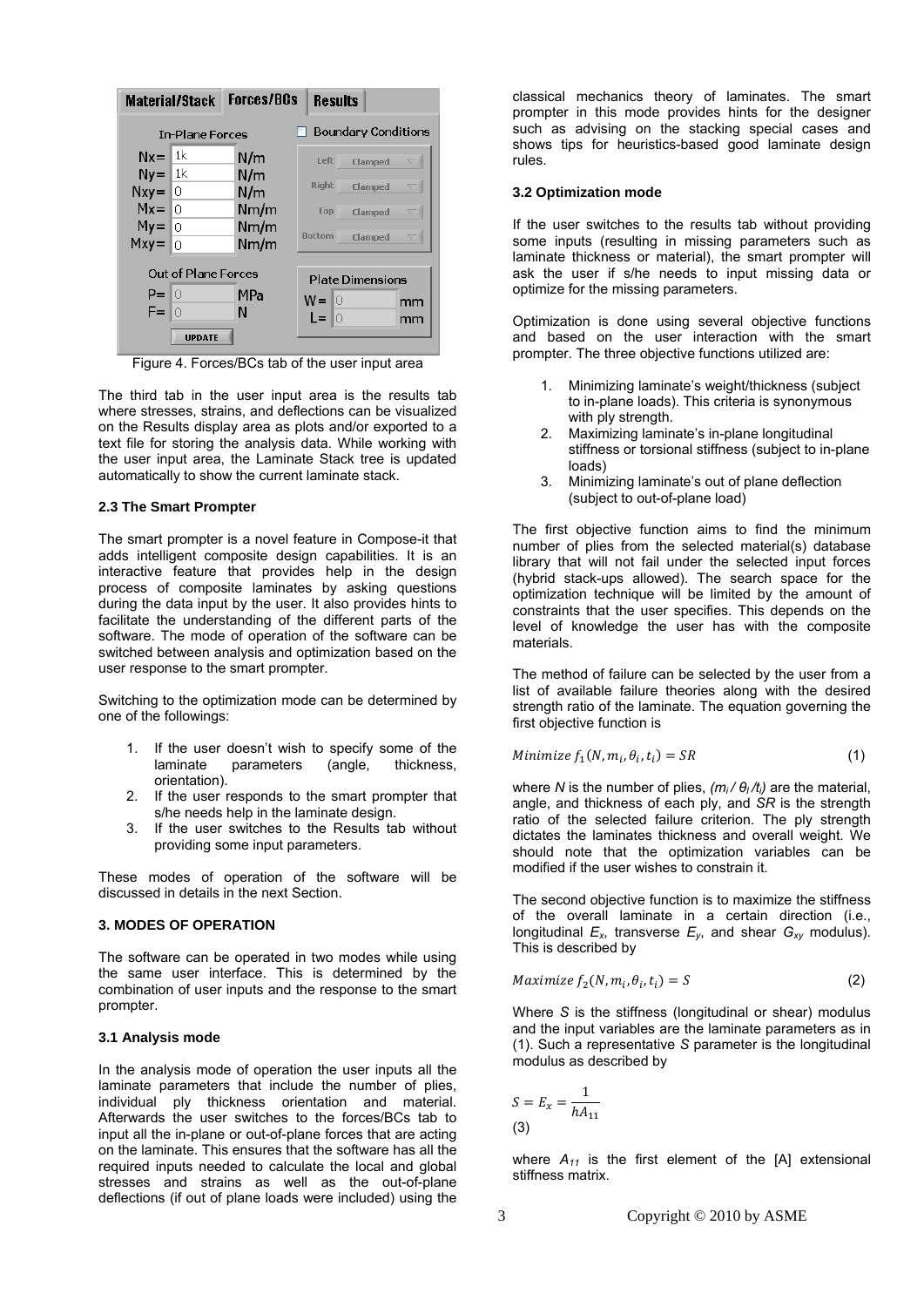The software accommodates loading situations to which analytical closed form solutions exist such as a simply supported plate under uniform pressure.  $q_0$ . Therefore, the third objective function deals with minimizing the out of plane deflection of the plate under out-of-plane loading. The equations governing the out-of-plane deflection will be selected according to the boundary conditions selected by the user and the type of loading force (for now only two options are available: uniform pressure and center force). Thus the third objective function is described by

Minimize 
$$
f_3(N, m_i, \theta_i, t_i) = w
$$
 (4)

where  $w$  is the out-of-plane deflection of the plate and the variables are the laminate parameters. Once again these variables can be limited according to the user choice. An example of the deflection equation for a simply supported plate under uniform pressure is described by

$$
w = \frac{16q_0}{\pi^6} \sum_{m=1,3,...} \sum_{n=1,3,...} w_{mn} \sin\left(\frac{m\pi x}{a}\right) \sin\left(\frac{n\pi y}{b}\right) \quad (5)
$$

**Where** 

$$
w_{_{mn}} = \frac{1}{mn} \left[ D_{_{11}} \left( \frac{m}{a} \right)^4 + 2 \left( D_{_{12}} + 2 D_{_{66}} \right) \left( \frac{mn}{ab} \right)^2 + D_{_{22}} \left( \frac{n}{b} \right)^4 \right]^{-1}
$$

(6)

The user can select a combination of the three objective functions (Figure 5) and based on the user selection, the global optimization cost function will be the minimization of the combination of the sub-objective functions.

| <b>Select Objective function(s)</b>       |              |  |  |  |  |
|-------------------------------------------|--------------|--|--|--|--|
| $\nabla$ Minimize weight/geometry         | GO           |  |  |  |  |
| $\nabla$ Maximize in-plane stiffness      | Longitudinal |  |  |  |  |
| $\nabla$ Minimize out-of-plane deflection |              |  |  |  |  |

Figure 5. Optimization objective functions.

The global optimization function that will be used in the simulated annealing is defined as:

$$
Minimize E = \sum (f_i - f_d)^2 \tag{7}
$$

Where *E* is the least square error, *fi* is the sub-objective function, and  $f_d$  is the desired value of the selected subobjective function.

This objective function is passed to the simulated annealing optimization technique for finding the optimum values that will satisfy this global multi-objective cost function.

During the optimization process, a series of rules and heuristics are followed. The user is asked by the smart prompter on which rules to follow and based on the user response; the optimization process will be driven accordingly. These rules are summarized below:

1. Pre set angle increments of 15 degrees is used

- 2. Gross stack up options:
	- a. Symmetric stack up to uncouple forces and moments
	- b. Cross ply stack up to uncouple normal and shear forces.
	- c. Angle ply laminate stack up for high shear strength and stiffness
	- d. Anti-symmetric laminate stack up to uncouple extensional and bending stiffness
	- e. Balanced laminate stack up to uncouple extensional stiffness
	- f. Quasi-isotropic laminate stack up for an isotropic-like material behaviour.
- 3. Additional ply stack up heuristics as recommended in [\[3\]](https://www.researchgate.net/publication/223307216_Development_of_a_user-friendly_expert_system_for_composite_laminate_design?el=1_x_8&enrichId=rgreq-2e7a5f3dc26724f60b49de9254075923-XXX&enrichSource=Y292ZXJQYWdlOzI1OTQ1MTU4MTtBUzo5NzYyNjU2MTE4Nzg0MkAxNDAwMjg3Mzk0MTc0):
	- a. Homogeneous lay-ups are recommended for strength controlled design.
	- b. Minimize groupings of plies with same orientations to create a more homogeneous laminate and to minimize inter-laminar stress and matrix cracking during the service period.
	- c. Avoid grouping of  $90^{\circ}$  plies and separate 90 $^{\rm 0}$  plies by a 0 $^{\rm 0}$  or 45 $^{\rm 0}$  ply to minimize interlaminar shear and normal stress.
	- d. Separate ±θ plies to reduce inter-laminar shear stress.
	- e. Shield primary load carrying plies by positioning inside of laminate to increase tensile strength and buckling resistance

Based on the user response to the smart prompter, these rules will drive the optimization process. This is translated via limiting the optimization space by constraints desired by a knowledgeable user while keeping a wide space of optimization variables that are driven by design heuristics for a novice user.

#### **4. OVERVIEW OF SIMULATED ANNEALING**

Several available optimization techniques such as the Genetic Algorithm, Ant Colony search, Tabu search, and Simulated Annealing search are based on random search techniques and are all used in engineering optimization problems. Each method of optimization follows a guidedrandom-search mechanism which will most likely yield to an optimum solution. In the current paper, Simulated Annealing is used [\[4\]](https://www.researchgate.net/publication/228588621_Simulated_annealing_and_genetic_algorithms_applied_to_finishing_mill_optimisation_for_hot_rolling_of_wide_steel_strip?el=1_x_8&enrichId=rgreq-2e7a5f3dc26724f60b49de9254075923-XXX&enrichSource=Y292ZXJQYWdlOzI1OTQ1MTU4MTtBUzo5NzYyNjU2MTE4Nzg0MkAxNDAwMjg3Mzk0MTc0).

It simulates the softening process (annealing) of metals. In the annealing process the metal is heated-up to a temperature near its melting point and then slowly cooleddown. This allows the particles to move towards an optimum energy state, with a more uniform crystalline structure. The process therefore permits some control over the microstructure.

An Optimization problem can be visualized as a geographical terrain with many valleys and hills. The valleys represent the local minima with only one global minimum. The optimization technique needs to find this global minimum. SA approaches this problem similar to using a bouncing ball that can bounce over mountains from valley to valley.

The algorithm starts at a high "Temperature", where the temperature is a SA parameter that mimics the effect of a fast moving particle in a hot object like a hot molten metal, thereby permitting the ball to make very high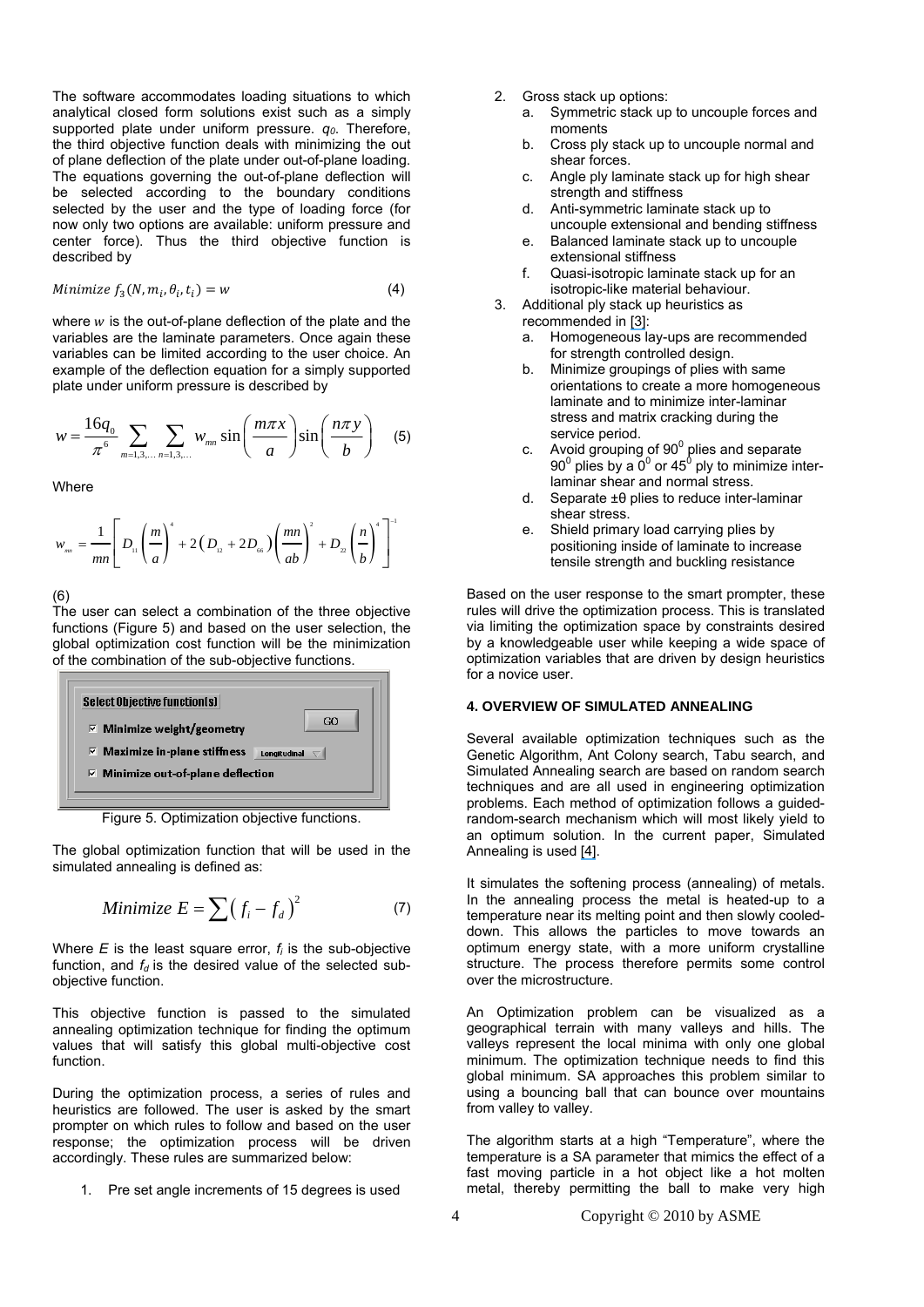bounces and being able to bounce over any mountain to access any valley given enough bounces. As the temperature is made relatively colder, the ball cannot bounce so high, and it also can settle to become trapped in relatively smaller ranges of valleys. When the temperature freezes, the ball settle in the last valley reached. This will be the Global minimum of the given cost function.

On each step, the temperature must be held constant for an appropriate period of time (i.e. for an appropriate number of iterations) in order to allow the algorithm to settle into a thermal equilibrium, i.e. a balanced state. If this time is too short, the algorithm is likely to converge to a local minimum. The combination of temperature steps and cooling times is known as the "Annealing schedule", which is usually selected empirically.

The artificial temperature (or set of temperatures) acts as a convenient stochastic source for eventual de- trapping from local minima. Near the end of the process the system hopefully is within the attractive basin of the global minimum. The challenge is to cool the temperature as fast as possible and still have the guarantee that no irreversible trapping at any local minimum has occurred. More precisely, we search for the quickest annealing (approaching a quenching) which maintains the probability of finishing within the global minimum equal to one [5].

From a given initial solution the algorithm randomly finds a neighbor by changing one of the parameters. This new solution is checked for the error. If it is better than the previous solution it will directly replace the old one. If the fitness of a new trial solution is less than the fitness of the current solution, the trial solution is not automatically rejected. Instead it becomes the current solution with a certain transition probability,  $P(T)$ , which depends on the difference in fitness and the temperature. By this way the algorithm will escape from the local minima. Here temperature is an abstract control parameter for the algorithm rather than a real physical measure. The transition probability,  $P(T)$ , for a given temperature and a given difference in fitness  $\Delta F$  can be determined as follows:

$$
P(T) = e^{-\frac{\Delta F}{T}} \tag{8}
$$

The new temperature will be  $T = \alpha T$  where  $\alpha$  is a number which is less than 1. The algorithm will stop if: 1) the temperature freezes, 2) The error reaches its minimum value, 3) The maximum number of iterations is violated. Figure 6 is a flow chart illustrating the Simulated Annealing algorithm. Many factors of this algorithm can be modified to get several versions of the Simulated Annealing procedure. These factors are problem dependent and cannot be generalized for all optimization problems. The general terms used in the algorithm varies from one optimization problem to another depending on the type of the problem.

Note that the optimization tuning parameters can be predefined by pressing the settings button on the main menu of the software (Figure 7).



Figure 6. Simulated Annealing algorithm

#### **5. RESULTS AND VALIDATION**

Compose-it was validated by the following two examples:

- 1. Analysis validation problem [2; example 4.35, page 335]
- 2. Optimization validation problem [\[6\]](https://www.researchgate.net/publication/222321004_Stacking_sequence_optimization_by_a_genetic_algorithm_with_a_new_recessive_gene_like_repair_strategy?el=1_x_8&enrichId=rgreq-2e7a5f3dc26724f60b49de9254075923-XXX&enrichSource=Y292ZXJQYWdlOzI1OTQ1MTU4MTtBUzo5NzYyNjU2MTE4Nzg0MkAxNDAwMjg3Mzk0MTc0)

#### **5.1 Analysis validation**

In the first problem, we are required to find the local and global stresses in a [0/30/-45] graphite/epoxy laminate subject to a load of  $N_x = N_y = 1000$  N/m with a uniform ply thickness of 5mm.



Figure 7. Setting window of the software